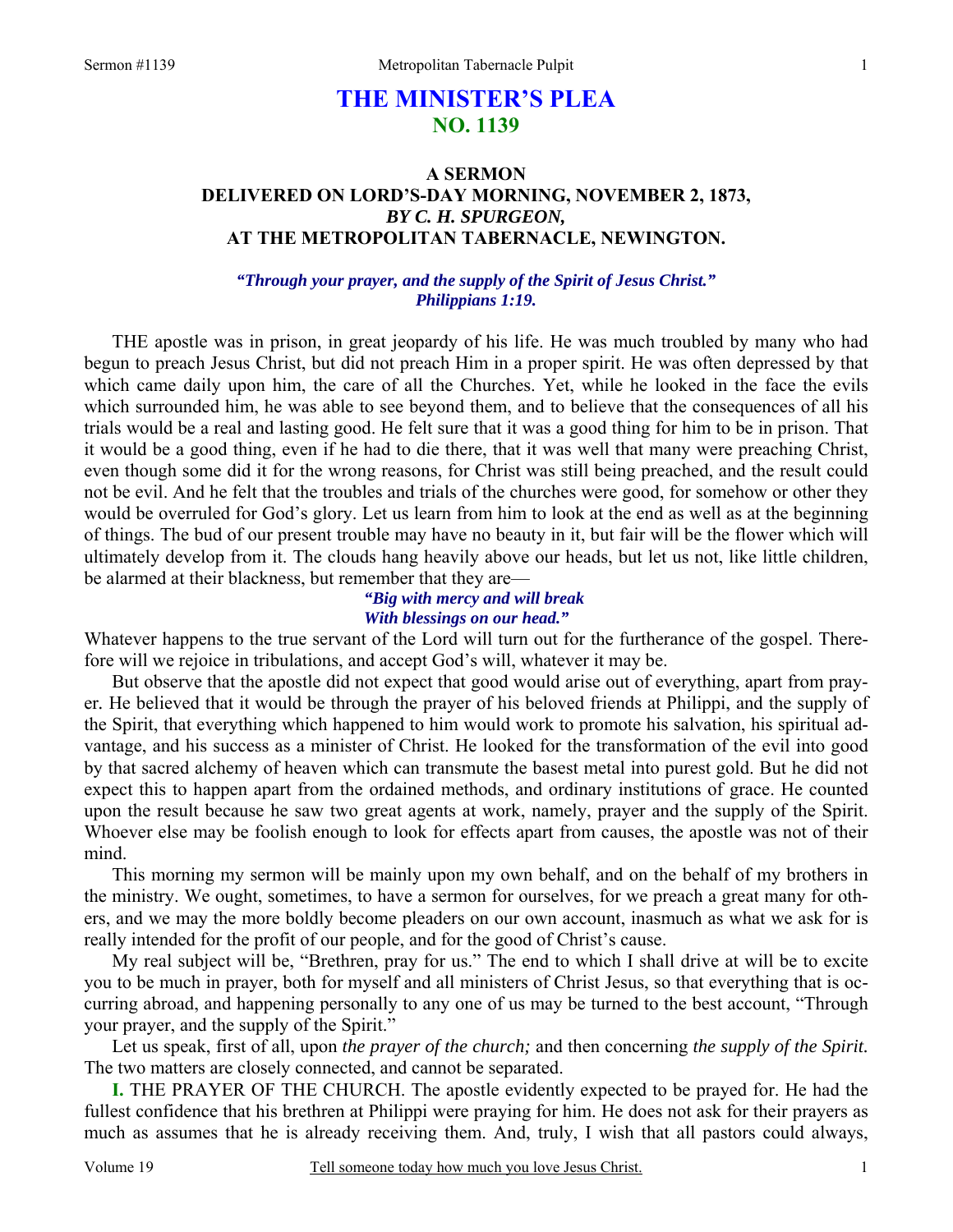without doubt, assume that they enjoyed the perpetual prayers of those under their charge. Some of us are very rich in this respect, and this is our joy and comfort, the reward of our labor, and the strength of our hands. We have abundant evidence that we live in the hearts of our people. But I am afraid that there are many of my brother ministers who are sad because they hear not their people's loving intercessions. They are weak because they are not prayed for and unsuccessful because they have not so gained their people's affections that they are borne upon their hearts at the mercy seat. Unhappy is that minister who dares not take it for granted that his people are praying for him.

Paul exceedingly valued the prayers of the saints. He was an apostle, but he felt he could not do without the intercessions of the poor converts at Philippi. He valued Lydia's prayers, and the prayers of her household. He valued the jailer's prayers, and the prayers of his family. He desired the prayers of Euodias and Syntyche, and Clement and the rest—the most of them, probably, persons of no great social standing as the world has it, yet he valued their supplications beyond all price; and he was as grateful for their prayers as for those temporal gifts whereby the Philippians had again and again ministered to his necessities. If the apostle thus felt indebted to the pleadings of the brethren, how much more may we, who are so far inferior to him!

He expected great results from the prayers of the church. That is certain from the text. He expected evil to be turned to good, and himself to be helped onward in the divine life. Beloved, my heart has no deeper conviction than this, that prayer is the most efficient spiritual agency in the universe next to the Holy Spirit. He is omnipotent, and does as He wills. But next to the omnipotence of the in-dwelling Spirit is the power of prayer. "Ask, and you shall receive; seek, and you shall find; knock, and it shall be opened to you." This great charter of the church of Jesus Christ confers upon her powers which are almost, if not quite, omnipotent. And if a church will but pray, it shall set in motion the second most potent agent under heaven. The apostle knew the power of prayer, and we know it, too, and hope to prove it more and more.

Paul expected the people at Philippi to be praying for him all the more because his troubles were, just then, more heavy than usual. He was sure that this would excite their sympathy, and so make them plead more eagerly. Truly, if ever there were times when the people of God should pray for their ministers, these are the times, for the minister of Christ is beset by legions of evils of all kinds, and has to cut his way through perpetual opposition. The church is sailing, now, like a vessel in the Arctic Sea when the frost is setting in and is turning the sea into plates of iron, and each wave into an iceberg to block up the vessel's path. These are evil days, almost beyond any age that has gone before, and therefore we may exhort the church to pray more persistently, because her prayers are more than ever needed.

Plunging into the middle of my subject, I would say, first, that *ministers may justly claim the prayers of their brethren.* Every Christian should be prayed for. We have each a claim upon the other for loving intercession. The members of the body of Christ should have a care for one another, but especially should the minister receive the prayers of his flock. I have, sometimes, heard *his duties* called arduous, but that word is not expressive enough. The works in which he is occupied lie quite out of the region of human power. The minister is sent to be God's messenger for the quickening of the dead. What can he do in it? He can do nothing whatever unless the Spirit of God is with him through the prayers of his brethren. He is sent to bring spiritual food to the multitude, that is to say, he is to take the loaves and fishes, and with them, few as they are, he is to feed the thousands. An impossible commission! He cannot perform it. Apart from divine help, the enterprise of a Christian minister is only worthy of ridicule. Apart from the power of the Eternal Spirit, the things which the preacher has to do are as much beyond him as though he had to weld the sun and moon into one, light up new stars, or turn the Sahara into a garden of flowers. We have a work to do concerning which, we often cry, "Who is sufficient for these things?" And if we are put to this work, but have not your prayers, and in consequence have not the supply of the Spirit, we are, of all men, the most miserable.

Remember, also, that in addition to extraordinary duties, the minister is burdened by remarkable *responsibilities.* All Christians are responsible for their gifts and opportunities, but peculiar responsibilities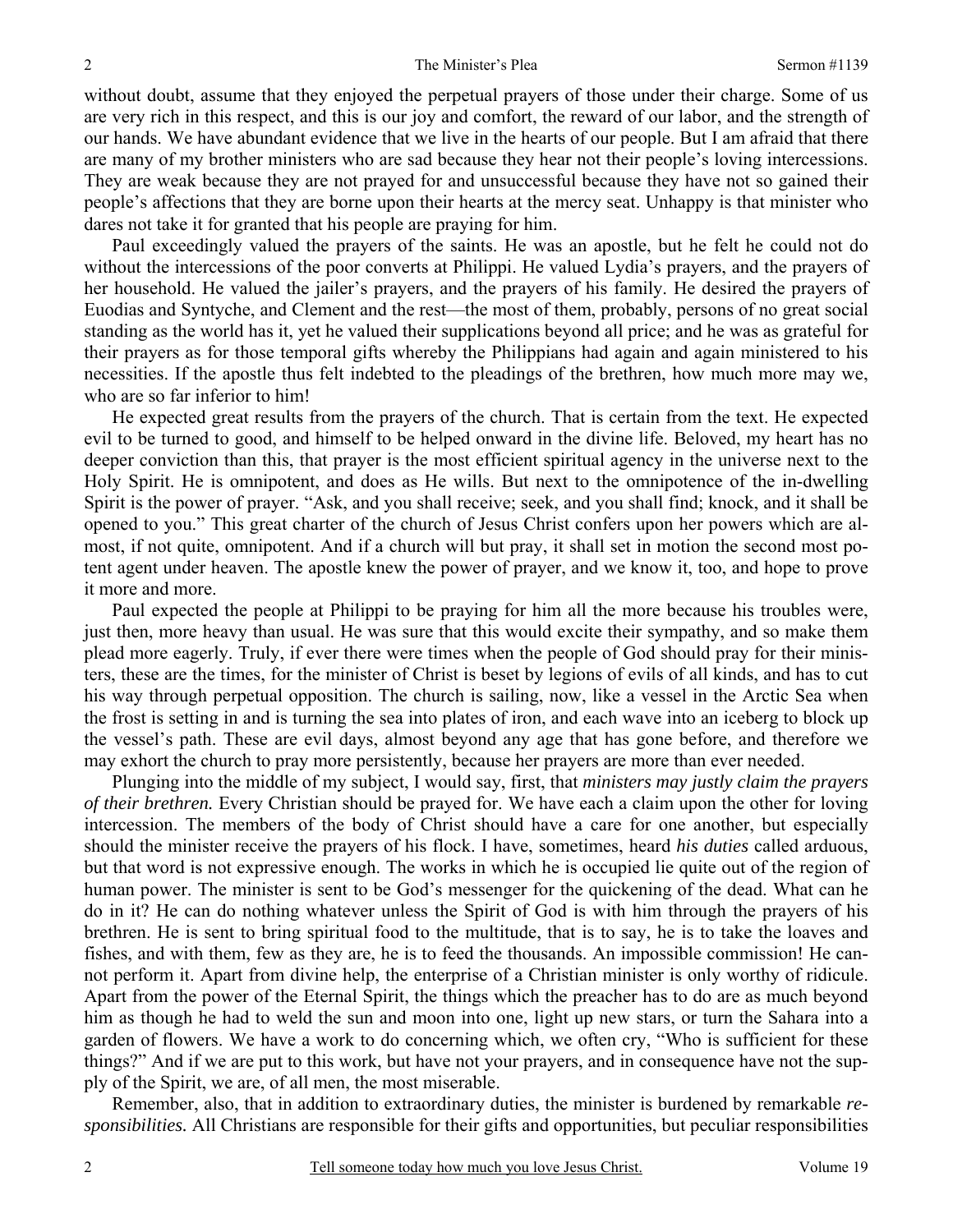cluster around the preacher of the Word. "If the watchman warns them not, they shall perish; but their blood will I require at the watchman's hands." When I look at Paul laboring night and day, weeping, praying, pleading, pouring out his soul in his ministry, I feel his example to be such that I cannot attain to it, and yet I shall never feel satisfied with anything below that standard. The responsibilities resting upon one minister are the same as those which press upon another, in proportion to his sphere, and capacity of service. Oh, unhappy men, if we are found unfaithful!—of criminals, the chief, murderers of immortal souls. If we have not preached the pure gospel, we shall be wholesale poisoners of the bread of men, the bread which their souls require. We, if we are not true to God, are the choice servants of Satan. Judas, himself, was not more the son of perdition than the man who calls himself an ambassador for Christ, and yet dares to be unfaithful to the souls of men. Brethren, we claim your prayers by the solemnity of the responsibility which rests upon us.

Remember, too—what I think is not often noticed—that every true minister of Christ who is sent to men's souls, has an *experience* singular and by itself. A physician who has to treat the diseases incident to our flesh need not have personally suffered from the sicknesses with which he deals, but a physician of souls never handles a wound well unless he has felt a like wound himself. The true shepherds who really feed the sheep, must, themselves, have gone through the experiences of the flock. Did you ever read the life of Martin Luther? Then you must have observed the mental storms and spiritual convulsions which shook the man. He could not have been so influential with his fellow men if he had not felt within himself a sort of aggregation of all their sorrows and their struggles. You can not bring forth God's living Word to others till first you have eaten the roll, and it has been in your own stomach like gall for bitterness, and yet at times like honey for sweetness. Every successful farmer in the Lord's vineyard must, first, have been a partaker of the fruit; yes, and of each kind of fruit, too. Therefore it often happens, that to comfort yonder desponding heart, we must have been, ourselves, despondent; to console yonder downcast, despairing spirit, we must have been despairing, too. To direct the perplexed, we must ourselves, have been in dilemma. To ride the whirl wind and come as God's messenger to the help of those who are in the storm, we must have, ourselves, been tossed with tempest and not comforted. David could not have written his psalms, which, as in a mirror, reflect all changes of the human mind, if he had not, himself, been the epitome of the lives of all men. And in proportion as God qualifies His minister, really and effectually, to feed the souls of His people, that minister must go through the whole of their experience. And I ask you, whether in such a case, he does not have a claim to, and should not have the prayers of the church of God?

Remember, too, that the *temptations* of those who serve God in the public ministry are subtle, numerous, and peculiar. Do you suppose that when a man attracts thousands to listen to him, that when he conducts large agencies successfully, that when he wins souls to Christ and edifies the household of faith, that the temptation to pride never crosses his soul? Have you not seen men who have been set upon a pinnacle of eminence, and their heads have been turned, fall to their own disgrace and to the church's sorrow? Do you wonder at it? If you do, you know not what is in men. And do you wonder that ministers are often tempted to grow formal in service? Here, so many times in the year, must I come and speak to you, whether I am fit to do so or not. How can I always be zealous when even the weather has an effect upon nerves and brain? Are you always earnest in your hearing? Do you wonder, therefore, that sometimes the preacher does not find it easy to be earnest in his speaking? And yet he would loathe himself if he dared speak to you what he did not feel, and would think himself accursed if he dared to preach with cold and chilly lips those matchless truths which have been bedewed by the bleeding heart of Jesus. We, who would instruct others, must keep up our spiritual life to a high point. And yet the temptation is, from our familiarity with holy things, to become mechanical in our service, and to lose the freshness and ardor of our first love. I might give many instances of temptations which are peculiar to us, but the recital might be of no benefit to you. Suffice it to say that there are such. And if by your choice, you place any man, in the name of God, in a place where he is so peculiarly assailed by the ene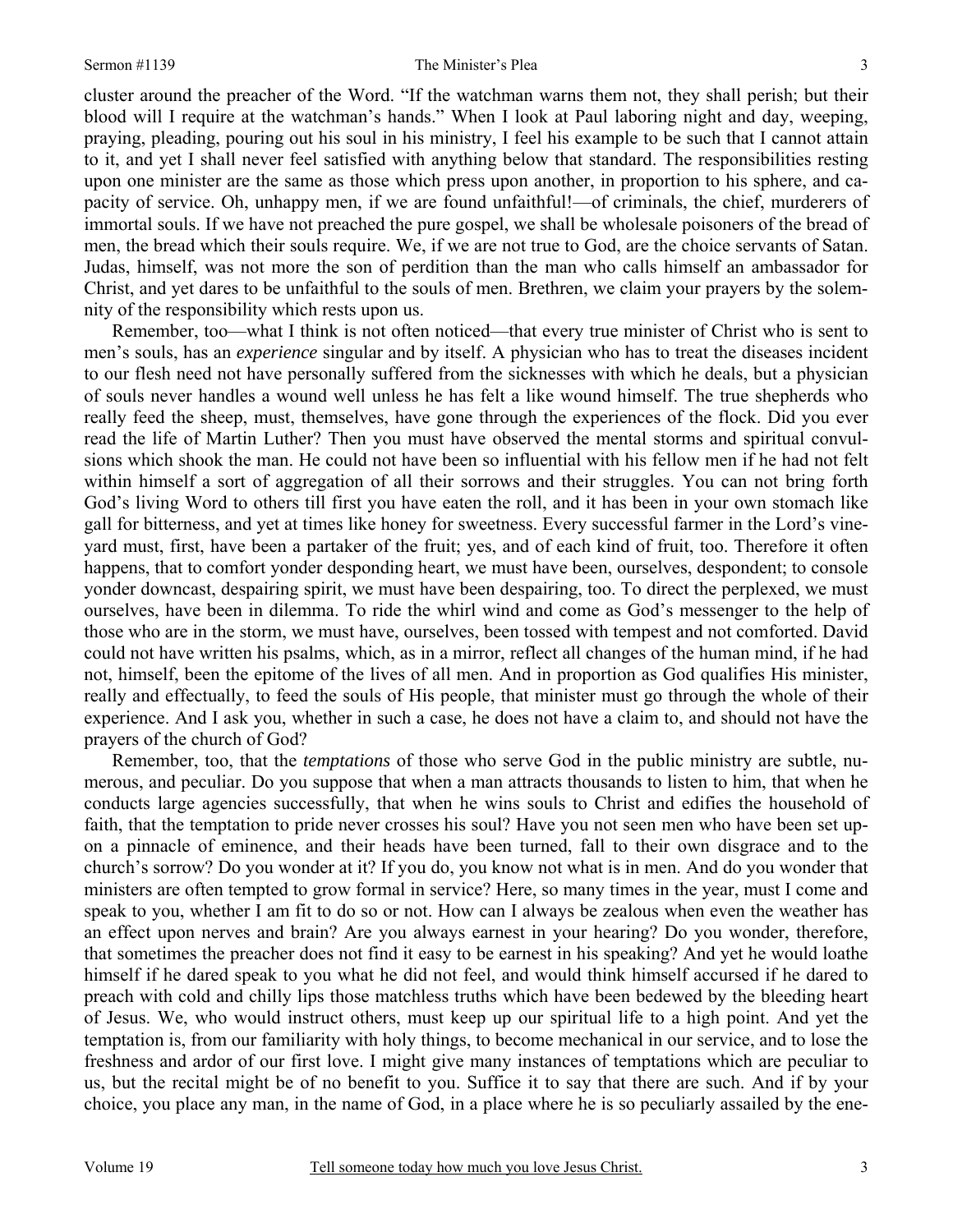my, you will not be so ungenerous as to leave him without the perpetual support of your extraordinary prayers. Fail not your standard-bearer, but form around him a bodyguard of valiant intercessors.

And then, mark you, if any man shall lead the way in the church of God, he will be the main objective of the *assaults* of the enemy. The private Christian will have some persecution, but the minister must expect far more. His words will be misrepresented and tortured into I know not what of evil, and his actions will be the theme of slander and lies. If he shall speak straight out and boldly, fearless of man, and only fearful lest he should grieve his God, he will stir the kennels of hell, and make all the hounds of Satan howl at his heels. And he may count himself happy if he shall do so, for who is he that wants to be on good terms with this evil generation, which cares nothing whatever for God's truth, but sets up, for its own church, a church which has made a league with Antichrist, and a compromise between the gospel and idolatry, so that it may drag down this nation into the deeps of Romanism? I say, who cares to have honor from this adulterous generation? And yet, if a man once dares to provoke its wrath by his faithfulness, he needs the prayers of those who believe with him, that he may be sustained. Many are the archers who sorely shoot at us, and grieve us. Pray, therefore, that our bow may abide in strength, and that the arms of our hands may be made strong by the Mighty God of Jacob.

One plea more and I will not further add to the points of my argument. Among the worst trials of the ministry are the *discouragements* of it. I do not, just now, refer to discouragements from the outside world. We expect opposition from that quarter, and are not discouraged by it. If the world hates us, we remember that it hated the Lord before it hated us. But our saddest discouragements arise from within the church and congregation. There are those whom we hoped to see converted, who go back to their old sins and disappoint us. And there are others who are a little impressed, relapse into their natural indifference. There are those who are, we hope, right at heart, which nevertheless live inconsistently. For many walk so far from Jesus that they pierce us with sorrow. And then there are others who profess great things, and united themselves with the church of God, of whom I have told you often and now tell you even weeping, that they are the enemies of the cross of Christ. They shame us. They make the world ask, "Is this your religion?" They open the mouths of atheists and infidels, and ungodly men of all sorts against the precious Christ, Himself, so that He is wounded in the house of His friends, and put to an open shame by those who ought rather to have laid down their lives to promote His cause and kingdom. Oh, if you are called of the Lord to shepherd His flock, and if you bear in your bosom the church of God, and the cause of Christ, and live for it with all your heart and soul, you shall not live many days without many heartbreaking trials. And you will greatly need the supply of the Spirit in answer to the prayers of the people of God.

Now, having stated the case, and pleaded not for myself, only, but for all my brothers, let me say, next, that *the prayers which are needed are the prayers of the entire church.* From some other labor some of you might be exempted, but from this service, not a single one can be excused. "Your prayer," says the apostle, and he means the prayer of all the faithful. My brothers and sisters, my fellow worker, you of the Sunday school, you of the Evangelistic Society, you who visit from house to house, I need your prayers. You can sympathize with us. You know something of this way. You can, therefore, bear us up with hands that have been exercised in the same warfare. We need your prayers, also, who are not workers in any public capacity, you who feel you have not the ability or the opportunity. If there are such among us, you ought to pray doubly for those who are working, and so in some measure, make amends for your own lack of energy. If you feel laid aside from actual service yourselves, so that you have to abide by the staff, let your prayers go up doubly for those who go down to the battle. Hold up their hands, I pray you, if you can do nothing else.

We ask the prayers of all who profit by our ministry. If you feed upon the word, pray to God that we may feed others also. If your hearts are ever made glad within you by the word we speak, do plead for us that we may have the power of God resting upon us yet further. If you do not profit, we have an equal claim upon you. We beseech you pray that you may profit. If we are not suited to teach you, pray the Lord to make us suitable. If you discover some lack or deficiency which mars our ministry, do not un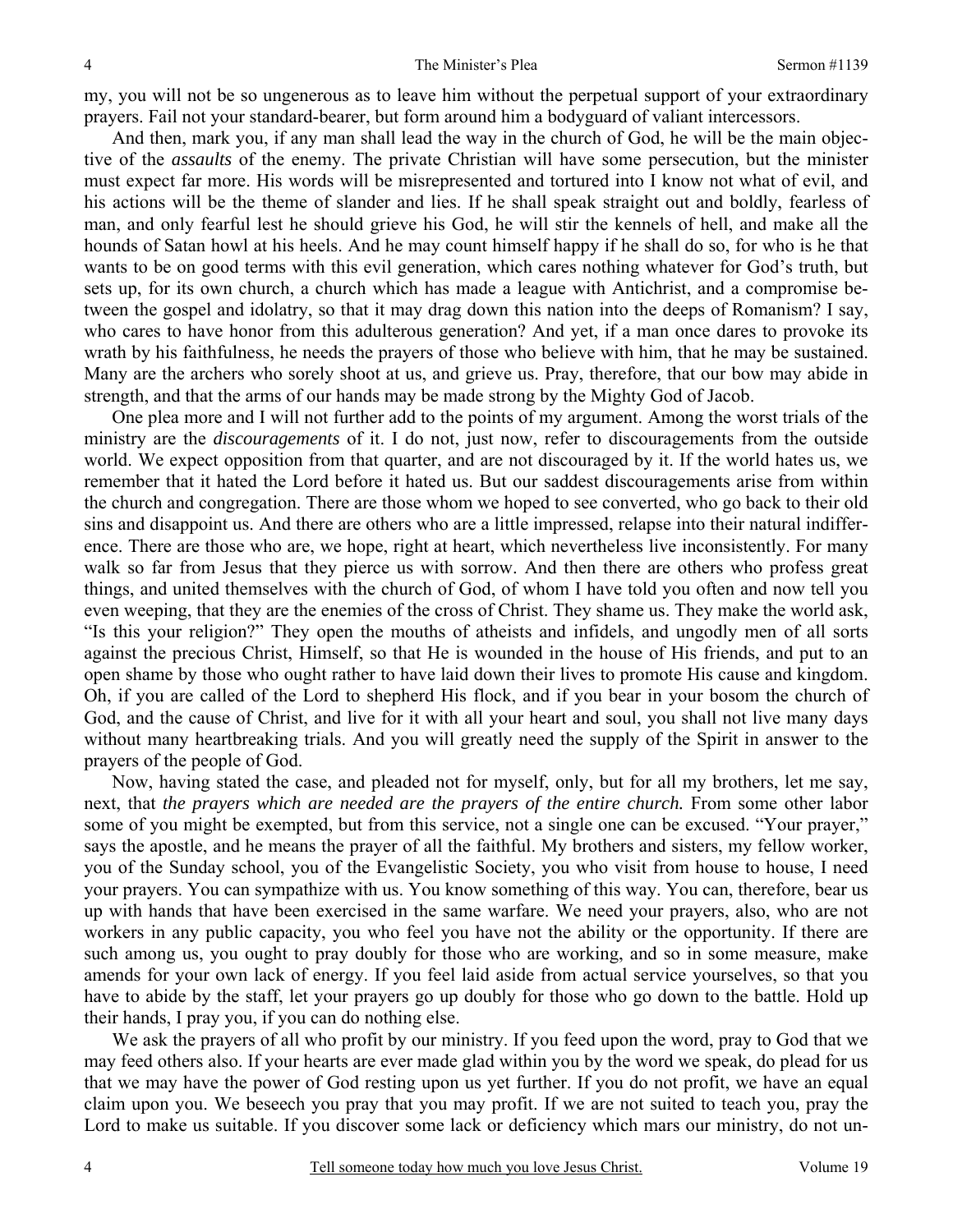kindly go and speak of it everywhere, but tell the Lord about it. You will be doing more good and acting more after the mind of Christ. And, who knows?—the very ministry which is flat and unprofitable to you now, may yet become a great blessing to you when you have prayed concerning it*.*

Some of you are our spiritual children, begotten unto God by us. Surely we don't need to take you by the hand and say, "Brethren, children, pray for us"? There is between us and you a tie which neither life nor death can break. We shall recognize it in eternity. When fathers, mothers, husbands and wives will find all human relationship forgotten, the relationship which exists between the spiritual father and his children shall last on. Therefore, as you feel the tie, yield to its gentle persuasions, and let your pastor have a very warm place in your prayers.

You aged men and matronly women, you of experience, you of power with God, you who are mighty in your private wrestling, we need your prayers. And you young Christians with your new-born zeal, in the freshness and vigor of your spiritual life, we need your entreaties too. My little children, you who have been added to the church while yet you are boys and girls, there are no intercessions more precious than yours. Do not forget your minister when you say, "Our Father which are in heaven." God will hear the petitions of little children who love Him.

As for those who are not, and could not be here this morning, my voice will reach them through the press, and therefore let me say to them: You cannot come up to the house of God, but are appointed to lie tossing upon the bed of pain, and yet, from you, also, we ask intercessory prayer. You are especially set to do this service for the church. If you cannot appear in the public assembly, you may in secret wrestling bring down power upon that assembly. You keep the watches of the weary night when pain forbids your eyelids to find rest. Let each weary hour be cheered for yourselves, and enriched for us by prayers for the church of God, and prayers for us. Perhaps to this end some among the Saints are always sick, that pleaders for the hours of night may not be lacking. The sleepless sufferers change guard before the mercy seat, lest, perhaps, there should be an hour in the night unhallowed by a prayer in which the world should pass away beneath the unrestrained wrath of God. Prayer must be kept up like the quenchless fire on Israel's altar. We must belt and girdle the world with prayer, and the sick ones are they to whom much of the sacred work is allotted. I believe in the efficacy of united prayer, but each one must pray. There would be no clouds unless the drops of dew from each blade of grass were exhaled by the sun. Each drop ascending in vapor falls, again, in the blessed shower which removes the drought. So the grace that trembles upon each one of you, my brethren, must exhale in prayer and a blessing will come down upon the church of God.

Let me suggest for a moment, in passing on, that the prayers of God's people ought to go up for the minister in many forms. I think it should be daily work. I was pleased to hear one of our brothers' say, the other day, what I am sure was true, and true of a great many besides himself that he never did pray for himself without praying for me. That he never bowed his knee, morning or night, without remembering the work carried on in this place. It ought to be so with us all.

Besides that, if we expect a blessing on our families through the ministry, we should as families ask God to bless that ministry. When we come around the family altar, among the petitions never to be forgotten should be this—that he who is set to feed our souls may, himself, receive the bread of heaven.

Then there are our prayer meetings, our public gatherings for intercession. Ah, beloved! I may well glory in our prayer meetings, for I know not where the like have been found continuously, year after year. Still, though *I* may glory, I am not sure that all of you could, for as I look around upon you today I cannot help remarking that I see some faces on the Sunday which I have never had the pleasure of seeing on the Monday evening. Or, if ever I did, I remember it very well, because it has not been so common an occurrence that it is likely to slip out of my mind. I know there are some who could not come, and would be neglecting family duties if they did. Their duty and their calling keep them from it. At the same time, there are others to whom a gentle hint may be serviceable. Forsake not the assembling of yourselves together for earnest prayer, as the manner of some is.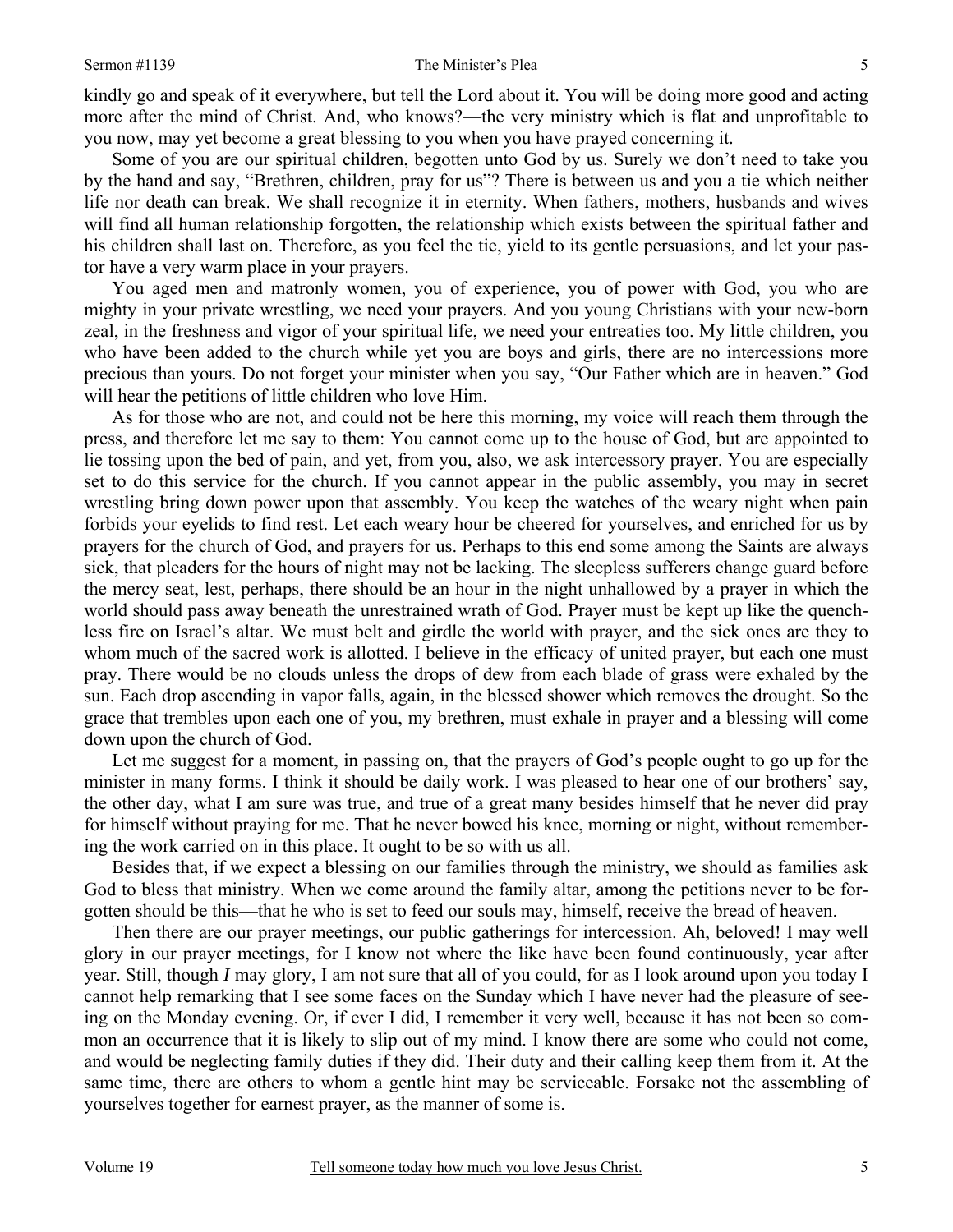Beside the prayer meetings, there ought to be meetings very frequently of Christian friends who gather by appointment for this very purpose. When they come together, professors often waste time in idle talk which would be used to great profit if they spent it in prayer. When two Christians meet together for united prayer, among their other supplications should be one that the Lord would bless throughout all England the preaching of the gospel of Jesus. Oh, dear friends, we need, more than anything else, to have the gospel preached with power. God forbid we should criticize severely those who may be doing their best, but how much preaching is utterly powerless? We need a telling ministry. We need a ministry which cuts like a two-edged sword, and goes through into the very heart. O God, send us thousands of men armed with Your Spirit's own sword, endowed with the muscle of grace, and gifted with manliness to use the celestial weapon. Pray for such, often, not at set times only, but at all convenient seasons.

And here, let me remark, should there not be special prayer by each Christian for his own minister before every service, before going up to the house of the Lord, and when he arrives there? Many people have a habit of looking into their hats to see the name of the maker whenever they get inside a place of worship. They are themselves, the best judges whether it is not a piece of Pharisaic formalism or fashionable hypocrisy. There is a formalism about it, and we are the very last to care about outward forms. Still, what can be a better beginning for a service than secret prayer? Then, during the service, how much of prayer there should be for the preacher—"Lord, help him to speak the truth outright. Put Your power into it to send it home to the hearts and consciences of the hearers." It is well to pick out someone in the congregation, and pray, "Lord, bless the word to him or her." You would often find God hearing you in that respect. Then, after the whole service is done, what can be better than to rake in with earnest prayer the good seed which has already been sown?

I must not keep you longer on this point. Suffice it to add that the prayers of the church of God must always be true prayers to be good for anything, and if they are true prayers, they will be attended with consistent lives. The man who says, "I pray for the church, and pray for the minister," and then is a thief in his business, or is guilty of some secret vice—why, he is pulling down, not building up. Can unclean hands ever be acceptable in prayer? Consistent living there must be, or prayer will be a vanity of vanities. And there must be consistent effort too. If I want God to bless the church, I must try to bless it myself, by the gift of my substance, by the consecration of my talents, by the laying out of my time for the glory of God. To pray one way, and to act another is to be a hypocrite. When the wheel sticks in the mire, to pray to God to help the cart out of it, and never to put my shoulder to the wheel is to mock the Most High. We must act as well as pray. And we must believe as well as act. We must have faith in the gospel, and faith in prayer. And if, beloved friends, such prayer as this shall go up from this church, we shall continue to enjoy the prosperity we have had for many years. And we may hopefully look for an increase of it, though sometimes, I must confess, I can hardly look for an increase, for God has blessed us so much that we have rejoiced and wondered as we have seen that His hand is still stretched out.

**II.** The apostle has put in connection with your prayer THE SUPPLY OF THE SPIRIT. "The Spirit of Jesus Christ," does he not say? Yes, because the Spirit we need is the Spirit that rested upon Jesus Christ, the Spirit which gave power to His ministry, for He said, "The Spirit of the Lord is upon Me." That same Spirit we need, even the Spirit who represents Christ on earth, for Jesus is gone, but the Comforter abides with us as His vicegerent. He moves at Jesus Christ's will, and operates upon human thought and heart and will, subduing all to God. Now the Holy Spirit is essential to every true minister. We must have Him. A preacher may save souls without being learned—it is a pity but what he should possess a good education—but he can be useful without it. The preacher can save souls without eloquence—it is well if he is fluent—but even stammering lips may convey the message of life from God. But the man of God is nothing without the Spirit of God. It is the *sine qua non* of a ministry from God that it should be in the power of the Spirit. The preacher must be, himself, first taught of the Spirit, else how shall he speak? And being taught, he must be led as to which shall be the proper theme for each occasion, for much of the power of true ministry lies in the fitness of the word to the case of the hearer, so that the hearer perceives that his experience is known, and is met at the time by the ministry. The Spirit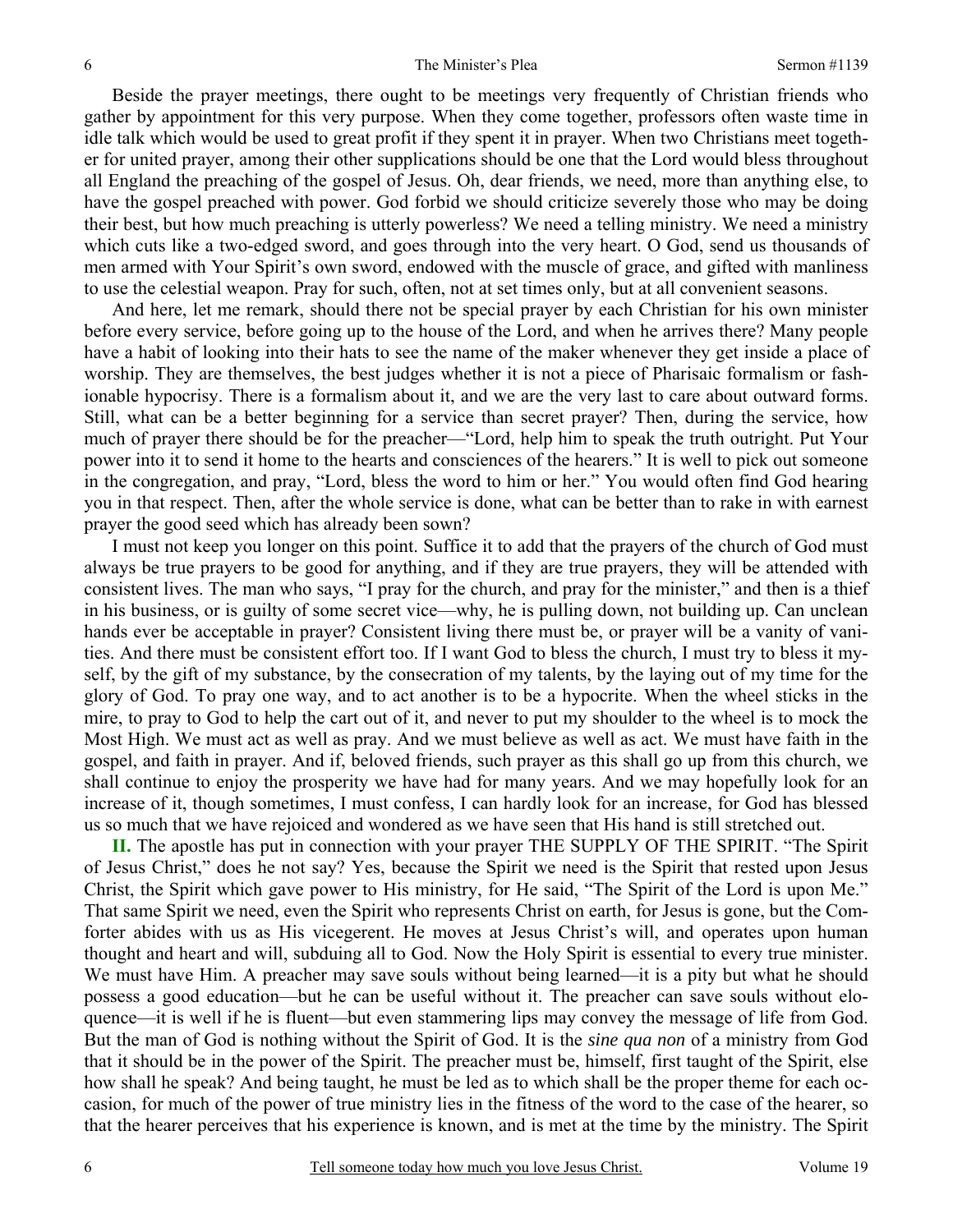of God must teach us the truth, and then guide us as to which truth is to be spoken. Then the Holy Spirit must inflame the minister. The man who never takes fire, how is he sent of God? He who never glows and burns, what knows he of the baptism of the Holy Spirit, which is also the baptism of fire? Pray, therefore, for the supply of the Spirit. Without the Spirit every ministry lacks that subtle, I was about to say indescribable, something which is known by the name of *unction.* Nobody here can tell what unction is. He knows that the Spirit of God gives it, and he knows when it is in a discourse, and when it is absent. Unction is, in fact, the power of God. There is an old Romish story, that a certain famous preacher was to preach on a certain occasion, but he missed his way, and was too late. And the devil, knowing of it, put on the appearance of the minister, took his place, and preached a sermon to the people, who supposed they were listening to the famous divine whom they had expected. The devil preached upon hell, and was very much at home, so that he delivered a marvelous sermon in which he exhorted persons to escape from the wrath to come. As he was finishing his sermon, in came the preacher himself, and the devil was obliged to resume his own form. The holy man then questioned him, "How dare you preach as you have done, warning to escape from hell." "Oh," said the Devil, "it will do no hurt to my kingdom, for I have no unction." The story is grotesque, but the truth is in it. The same sermon may be preached, and the same words uttered, but without unction there is nothing in it. The unction of the Holy One is true power. Therefore, brethren, we need your prayers that we may obtain the supply of the Spirit upon our ministry, for otherwise it will lack unction, which will amount to lacking heart and soul. It will be a dead ministry, and how can a dead ministry be of any service to the people of God?

The supply of the Spirit is essential to the edification of the church of God. What if the ministry should be the best that ever was produced, its outward form and fashion orthodox and ardent? What if it should be continued with persevering consistency? Yet the church will never be built up without the Holy Spirit. To build up a church, life is needed. We are living stones of a living temple. Where is the life to come from but from the breath of God? To build up a church, there is needed the light, but where is the light to come from but from Him who said, "Let there be light"? To build up a church, there is needed love, for this is the cement which binds the living stones together. But from where, comes true genuine love, but from the Spirit who sheds abroad in the heart the love of Jesus! To build up a church, we must have holiness, for an unholy church would be a den for the devil, and not a temple for God. But from where, comes holiness, but from the Holy Spirit? There must be zeal, too, for God will not dwell in a cold house. The church of God must be warm with love, but from where comes the fire except it is the fire from heaven? We must have the Holy Spirit, for to build up a church there must be joy. A joyous temple God's temple must always be. But only the Spirit of God produces the fruit of heavenly joy. There must be spirituality in the members, but we cannot have a spiritual people if the Spirit of God Himself, is not there. For the edification of the saints, then, we must have, beyond everything else, the supply of the Spirit.

And, O brethren, we must have it for the salvation of sinners. Here comes the tug of war, indeed. Who can enlighten the blind eye? Who can bring spiritual hearing into the deaf ear? Yes, who can quicken the dead soul but the eternal, enlightening, quickening Spirit? There it lies before us, a vast valley full of bones. Our mission is to raise them from the dead. Can we do it? No, by no means, of ourselves, yet we are to say to those dry bones, "Live." Brethren, our mission is absurd, it is worthy of laughter unless we have your prayers, and the supply of the Spirit with us. And if we have those, the bones shall come to their bones, the skeleton shall be fashioned, the flesh shall clothe the bony fabric, the Holy Spirit shall blow upon the inanimate body, and life shall be there, and an army shall throng the charnel house. Let us but invoke the Spirit, and go forth to minister in His might, and we shall do marvels. And the nation and the world, itself, shall feel the power of the gospel of Jesus. But we must have the Spirit.

And, oh! We must have the Spirit of God just now, I am sure! It is essential to the progress of the gospel, and to the victory of the truth. At this moment the Gospel is on trial. It has had its trials before, and has come out of them like gold from the furnace, purified by the heat. But just now they are telling